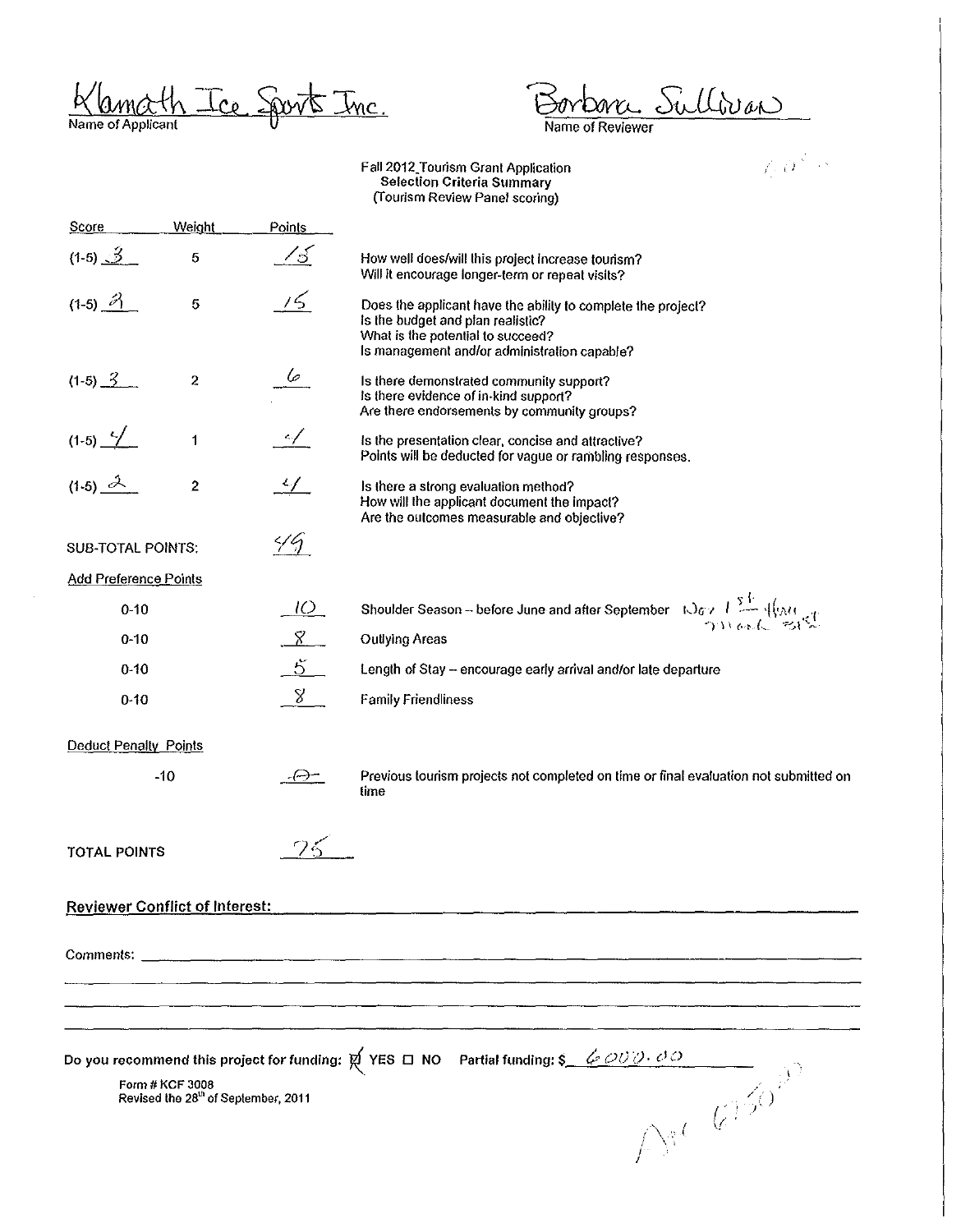|æ . ie of Applicani

Name of Reviewer

Fall 2012 Tourism Grant Application Selection Criteria Summary (Tourism Review Panel scoring)

| Score                        | Weight         | Points |                                                                                                                                                                                  |
|------------------------------|----------------|--------|----------------------------------------------------------------------------------------------------------------------------------------------------------------------------------|
| $(1-5)$ .                    | 5<br>$\ell^2$  |        | How well does/will this project increase tourism?<br>Will it encourage longer-term or repeat visits?                                                                             |
| $(1-5)$                      | 5              |        | Does the applicant have the ability to complete the project?<br>Is the budget and plan realistic?<br>What is the potential to succeed?                                           |
| $(1-5)$                      | $\overline{2}$ |        | Is management and/or administration capable?<br>Is there demonstrated community support?<br>Is there evidence of in-kind support?<br>Are there endorsements by community groups? |
| $(1-5)$                      | 1              |        | Is the presentation clear, concise and attractive?<br>Points will be deducted for vague or rambling responses.                                                                   |
| $(1-5)$                      | $\overline{2}$ |        | Is there a strong evaluation method?<br>How will the applicant document the impact?                                                                                              |
| <b>SUB-TOTAL POINTS:</b>     |                |        | Are the outcomes measurable and objective?                                                                                                                                       |
| <b>Add Preference Points</b> |                |        |                                                                                                                                                                                  |
| $0 - 10$                     |                |        | Shoulder Season - before June and after September                                                                                                                                |
| $0 - 10$                     |                |        | <b>Outlying Areas</b>                                                                                                                                                            |
| $0 - 10$                     |                |        | Length of Stay - encourage early arrival and/or late departure                                                                                                                   |
| $0 - 10$                     |                |        | <b>Family Friendliness</b>                                                                                                                                                       |
|                              |                |        |                                                                                                                                                                                  |

## Deduct Penalty Points

-10

Previous tourism projects not completed on time or final evaluation not submitted on time

TOTAL POINTS

468

## Reviewer Conflict of Interest:

Comments: <u>Very (Http</u> Cosh Nostch - Would (ke to See 1  $\overline{a}$ *Q a*  $\overline{a}$  *dia* YES  $\square$  NO Partial funding:  $$\mathcal{R}\&\mathcal{V}$ Do you recommend this project for funding:  $\bigotimes$ <br>Form # KCF 3008 Revised the 28<sup>th</sup> of September, 2011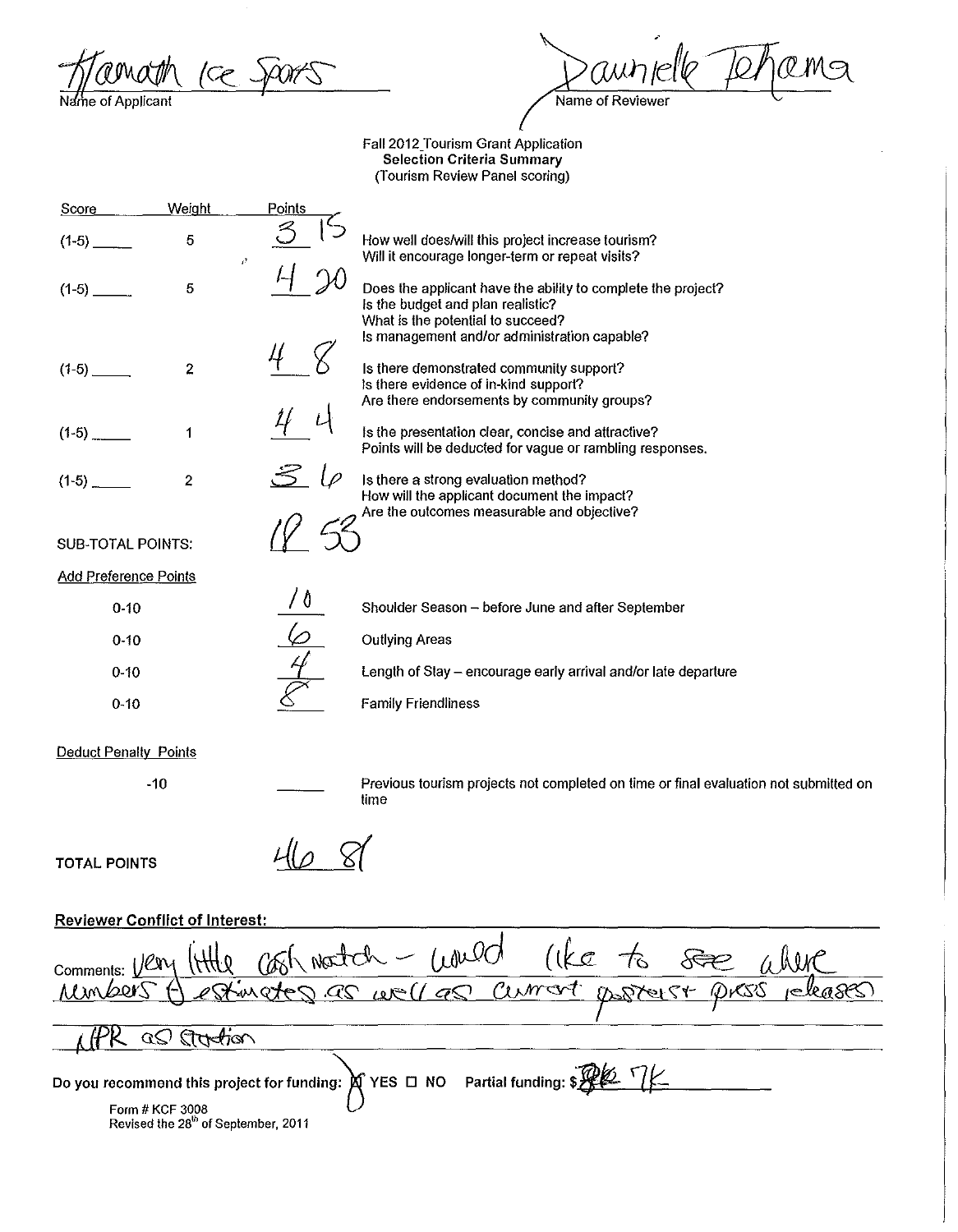<u>ar Dports</u> Klamath

 $\mathfrak{h}$  $u_{2}$ Name of Reviewer

Faii2012\_Tourism Grant Application Selection Criteria Summary (Tourism Review Panel scoring)

| Score                                                                                                                                                                                          | Weight | Points     |                                                                                                                                                                                        |
|------------------------------------------------------------------------------------------------------------------------------------------------------------------------------------------------|--------|------------|----------------------------------------------------------------------------------------------------------------------------------------------------------------------------------------|
| $(1-5)$                                                                                                                                                                                        | 5      |            | How well does/will this project increase tourism?<br>Will it encourage longer-term or repeat visits?                                                                                   |
| $(1-5)$ $\frac{3}{2}$                                                                                                                                                                          | 5      |            | Does the applicant have the ability to complete the project?<br>Is the budget and plan realistic?<br>What is the potential to succeed?<br>Is management and/or administration capable? |
| $(1-5)$ $3$                                                                                                                                                                                    | 2      |            | Is there demonstrated community support?<br>Is there evidence of in-kind support?<br>Are there endorsements by community groups?                                                       |
| $(1-5)$ $\frac{3}{2}$                                                                                                                                                                          | 1      |            | Is the presentation clear, concise and attractive?<br>Points will be deducted for vague or rambling responses.                                                                         |
| $(1-5)$ $3$                                                                                                                                                                                    | 2      |            | Is there a strong evaluation method?<br>How will the applicant document the impact?<br>Are the outcomes measurable and objective?                                                      |
| <b>SUB-TOTAL POINTS:</b>                                                                                                                                                                       |        | <u>TO </u> |                                                                                                                                                                                        |
| <b>Add Preference Points</b>                                                                                                                                                                   |        |            |                                                                                                                                                                                        |
| $0 - 10$                                                                                                                                                                                       |        | Ο          | Shoulder Season - before June and after September                                                                                                                                      |
| $0 - 10$                                                                                                                                                                                       |        |            | <b>Outlying Areas</b>                                                                                                                                                                  |
| $0 - 10$                                                                                                                                                                                       |        |            | Length of Stay - encourage early arrival and/or late departure                                                                                                                         |
| $0 - 10$                                                                                                                                                                                       |        | $O_1$      | <b>Family Friendliness</b>                                                                                                                                                             |
| <b>Deduct Penalty Points</b>                                                                                                                                                                   |        |            |                                                                                                                                                                                        |
| $-10$                                                                                                                                                                                          |        |            | Previous tourism projects not completed on time or final evaluation not submitted on<br>time                                                                                           |
| <b>TOTAL POINTS</b>                                                                                                                                                                            |        |            |                                                                                                                                                                                        |
| <b>Reviewer Conflict of Interest:</b>                                                                                                                                                          |        |            |                                                                                                                                                                                        |
|                                                                                                                                                                                                |        |            |                                                                                                                                                                                        |
|                                                                                                                                                                                                |        |            |                                                                                                                                                                                        |
|                                                                                                                                                                                                |        |            |                                                                                                                                                                                        |
|                                                                                                                                                                                                |        |            |                                                                                                                                                                                        |
| Do you recommend this project for funding: $\cancel{\nabla}$ YES $\Box$ NO Partial funding: \$_ <u>_( <math>\Diamond</math> ) ()</u><br>Form # KCF 3008<br>Revised the 28th of September, 2011 |        |            |                                                                                                                                                                                        |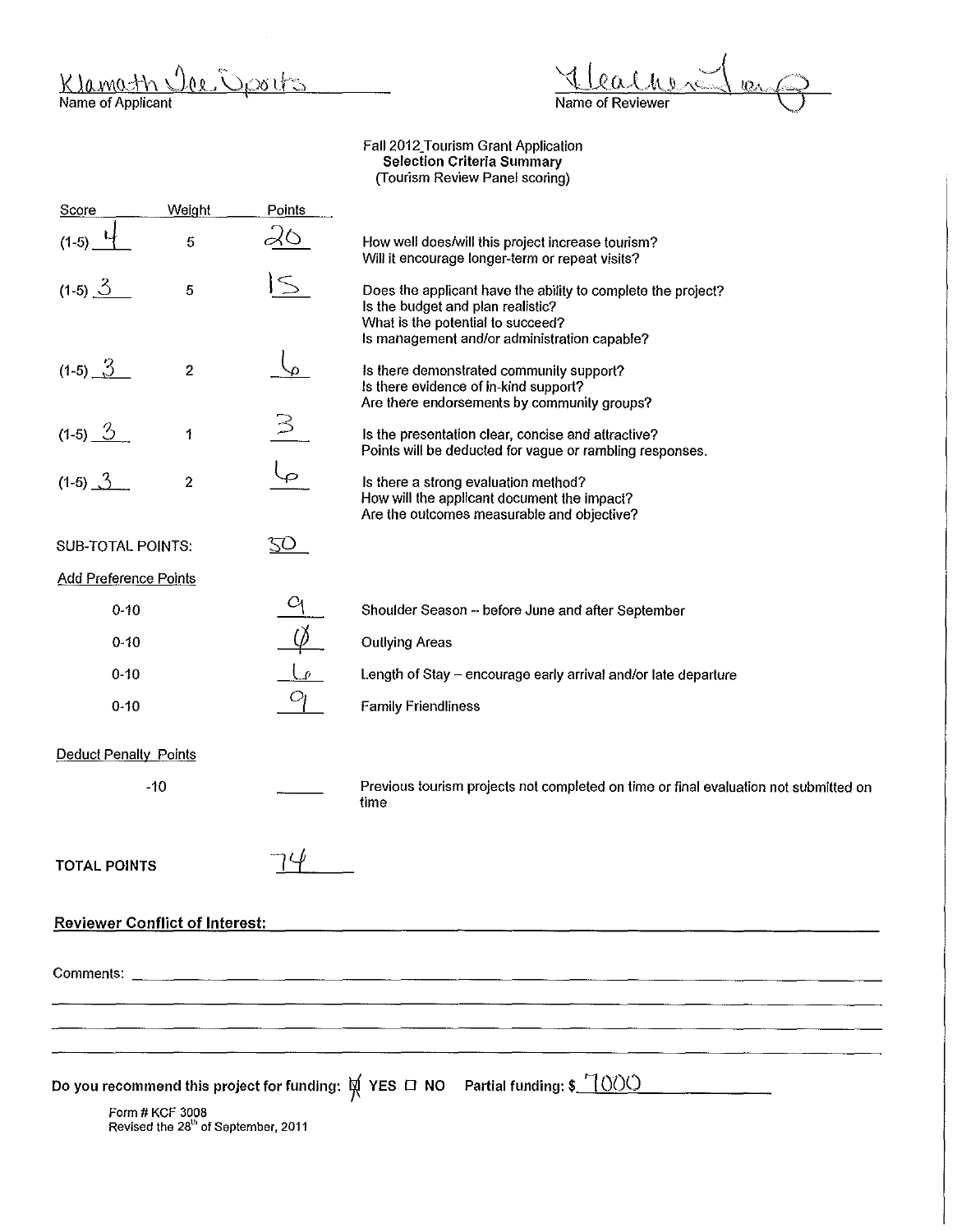<u>Sports</u> Name of Applicant

 $\frac{\#D}{\#D}$ 

Fall 2012 Tourism Grant Application Selection Criteria Summary (Tourism Review Panel scoring)

 $\begin{array}{ccccccccccccc} \multicolumn{3}{c}{} & \multicolumn{3}{c}{} & \multicolumn{3}{c}{} & \multicolumn{3}{c}{} & \multicolumn{3}{c}{} & \multicolumn{3}{c}{} & \multicolumn{3}{c}{} & \multicolumn{3}{c}{} & \multicolumn{3}{c}{} & \multicolumn{3}{c}{} & \multicolumn{3}{c}{} & \multicolumn{3}{c}{} & \multicolumn{3}{c}{} & \multicolumn{3}{c}{} & \multicolumn{3}{c}{} & \multicolumn{3}{c}{} & \multicolumn{3}{c}{} & \multicolumn{3}{c}{} & \multicolumn{3}{c}{} & \$ 

| Score                                 | Weight                                                 | Points            |                                                                                                                                                                                        |
|---------------------------------------|--------------------------------------------------------|-------------------|----------------------------------------------------------------------------------------------------------------------------------------------------------------------------------------|
| $(1-5)$ $5$                           | 5                                                      | <u>25. </u>       | How well does/will this project increase tourism?<br>Will it encourage longer-term or repeat visits?                                                                                   |
| $(1-5)$ —                             | 5                                                      | $\partial \theta$ | Does the applicant have the ability to complete the project?<br>Is the budget and plan realistic?<br>What is the potential to succeed?<br>Is management and/or administration capable? |
| $(1-5)$ $4$                           | $\boldsymbol{2}$                                       | g)                | Is there demonstrated community support?<br>Is there evidence of in-kind support?<br>Are there endorsements by community groups?                                                       |
| $(1-5)$ $-1$                          | 1                                                      |                   | Is the presentation clear, concise and attractive?<br>Points will be deducted for vague or rambling responses.                                                                         |
| $(1-5)$ $-1$                          | $\overline{2}$                                         |                   | Is there a strong evaluation method?<br>How will the applicant document the impact?<br>Are the outcomes measurable and objective?                                                      |
| <b>SUB-TOTAL POINTS:</b>              |                                                        |                   |                                                                                                                                                                                        |
| <b>Add Preference Points</b>          |                                                        |                   |                                                                                                                                                                                        |
| $0 - 10$                              |                                                        | 10                | Shoulder Season - before June and after September                                                                                                                                      |
| $0 - 10$                              |                                                        |                   | <b>Outlying Areas</b>                                                                                                                                                                  |
| $0 - 10$                              |                                                        |                   | Length of Stay - encourage early arrival and/or late departure                                                                                                                         |
| $0 - 10$                              |                                                        |                   | <b>Family Friendliness</b>                                                                                                                                                             |
| <b>Deduct Penalty Points</b>          |                                                        |                   |                                                                                                                                                                                        |
|                                       | $-10$                                                  | $\mathbb{R}^+$    | Previous tourism projects not completed on time or final evaluation not submitted on<br>time                                                                                           |
| <b>TOTAL POINTS</b>                   |                                                        |                   |                                                                                                                                                                                        |
| <b>Reviewer Conflict of Interest:</b> |                                                        |                   |                                                                                                                                                                                        |
|                                       |                                                        |                   |                                                                                                                                                                                        |
|                                       |                                                        |                   |                                                                                                                                                                                        |
|                                       |                                                        |                   |                                                                                                                                                                                        |
|                                       |                                                        |                   | 40<br>Do you recommend this project for funding: <b>Z</b> YES $\Box$ NO Partial funding: \$<br>$\gamma$ tod                                                                            |
|                                       | Form # KCF 3008<br>Revised the 28th of September, 2011 |                   |                                                                                                                                                                                        |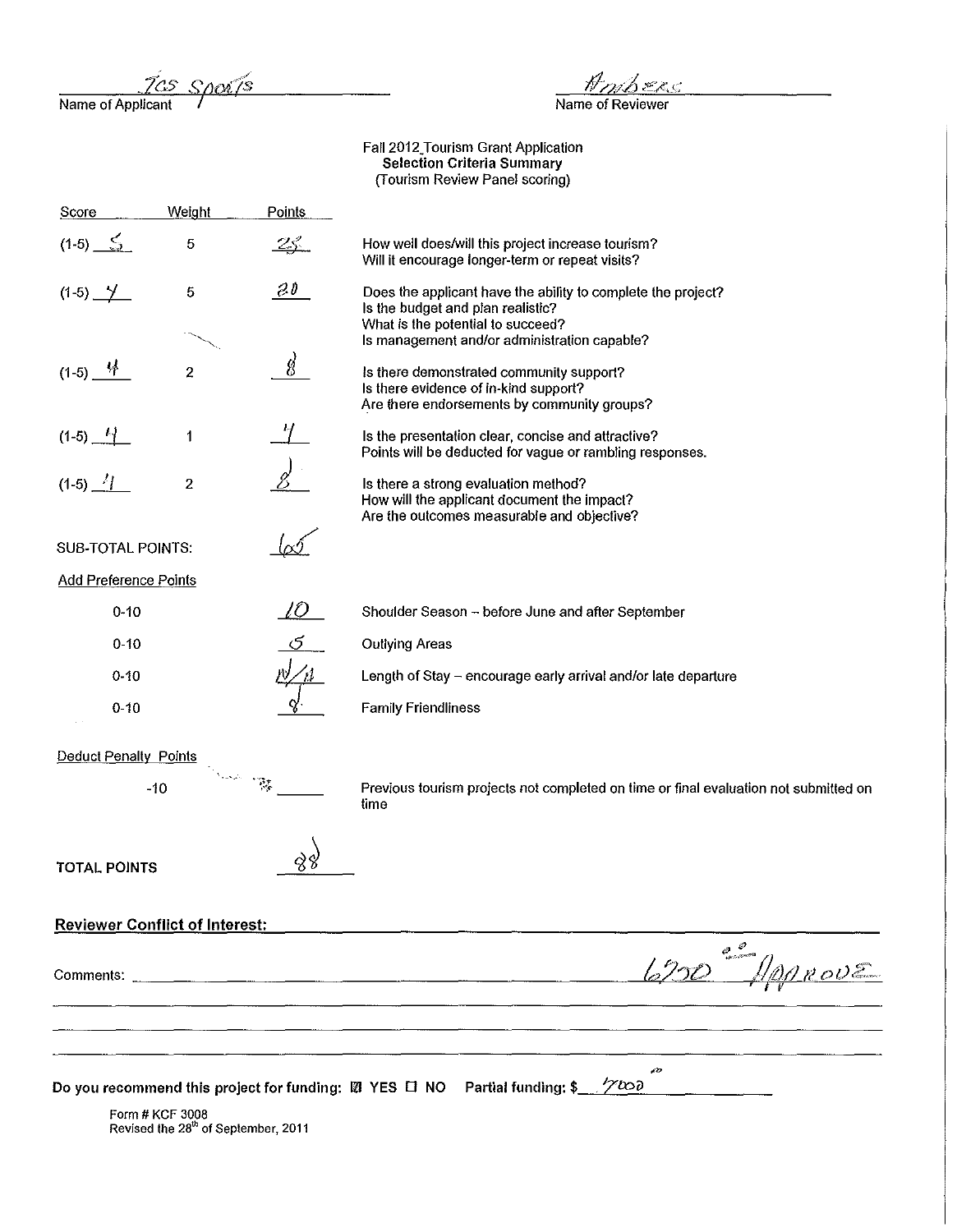rath Tce Sports Name of Applicant

a Galloway Name of Reviewer

Fall 2012 Tourism Grant Application Selection Criteria Summary (Tourism Review Panel scoring)

Score  $(1-5)$ (1-5)  $1$  $(1-5)$   $1$ .  $(1-5)$ (1-5) $4$ **Weight** 5 5 2 1 2 SUB-TOTAL POINTS: Add Preference Points 0-10 0-10 0-10 0-10 Deduct Penalty Points -10 TOTAL POINTS Reviewer Conflict of Interest: Points  $4/$ How well does/will this project increase tourism? Will it encourage longer-term or repeat visits? Does the applicant have the ability to complete the project? Is the budget and plan realistic? What is the potential to succeed? Is management and/or administration capable? Is there demonstrated community support? Is there evidence of in-kind support? Are there endorsements by community groups? Is the presentation clear, concise and attractive? Points will be deducted for vague or rambling responses. Is there a strong evaluation method? How will the applicant document the impact? Are the outcomes measurable and objective? Shoulder Season- before June and after September Outlying Areas Length of Stay- encourage early arrival and/or late departure Family Friendliness Previous tourism projects not completed on time or final evaluation not submitted on time Comments: ------------------------------------------------------------------------------------ Do you recommend this project for funding:  $\Box$  YES  $\Box$  NO Form# KCF 3008 Revised the 28<sup>th</sup> of September, 2011 Partial funding: \$ 1;00- {~ -~ *(;{)* I